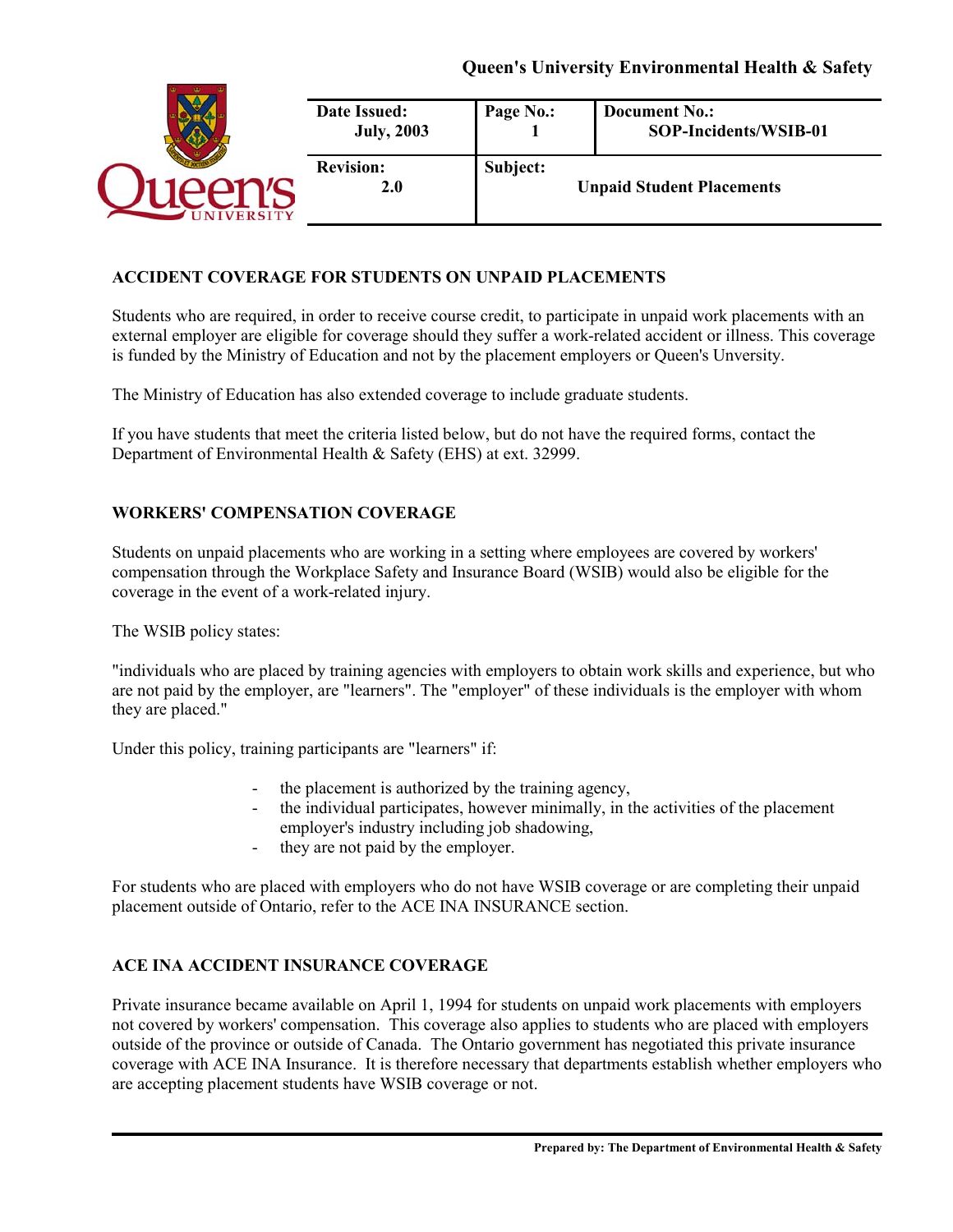| Date Issued:<br><b>July, 2003</b> | Page No.: | <b>Document No.:</b><br>SOP-Incidents/WSIB-01 |
|-----------------------------------|-----------|-----------------------------------------------|
| <b>Revision:</b><br>2.0           | Subject:  | <b>Unpaid Student Placements</b>              |

It is very important that all students on unpaid placements are included in the statistics request, which is sent out several times a year by EHS as requested by Ministry of Education. If you have students who are placed in a location covered by ACE INA Insurance or outside of Ontario, include their hours worked on the forms provided at the time of the survey.

# **COVERAGE EXEMPTIONS**

Students do NOT have coverage if:

- an accident occurs during the in-class portion of training programs,
- on the student's own initiative, they volunteer their services to an employer to develop marketable skills,
- they are on the employer's premises only for the purpose of visiting, casual observation, and there is no participation in the activities of the placement employer's industry.
- they are performing unpaid research for the university.

# **APPLICATION PROCEDURES**

To provide every Queen's University student with insurance coverage for financial compensation in the case of injury or disease incurred at a placement site, the following process of documentation and submission must be completed.

- 1. A Departmental Representative will complete the "training institution's" portion of the Ministry of Education *Work Education Placement Agreement* (Part A -Section 3; Part B - Section 1; Part E – Post Secondary Institution signature)*.* This is a form that comes in triplicate (white, yellow and pink identical pages).
- 2. All placement students will be issued one copy of the Ministry of Education *Work Education Placement Agreement* per placement prior to their placement experiences. At that time, the Department Representative will educate the students on how to complete the form and in the accident reporting process. The student will complete their components of the form (Part A -Section 1; Part E - Training Participation signature).
- 3. Immediately upon arrival at any placement site, the student will provide the Work Placement Employer with the form and thoroughly explain the compensation process and the method of completing the Ministry of Education *Work Education Placement Agreement***.**
- 4. The Work Placement Employer Representative will complete their components of the Ministry of Education *Work Education Placement Agreement\** (Part A -Section 2; Part B - Sections 1, 2 &3; Part C\*\* - Sections 1(b) & 2(b) *only for Ontario sites covered by Worker's Compensation for their employees;* Part D \*\* - Sections 1 & 2 *for all remaining sites;* Part E - Workplace Employer signature).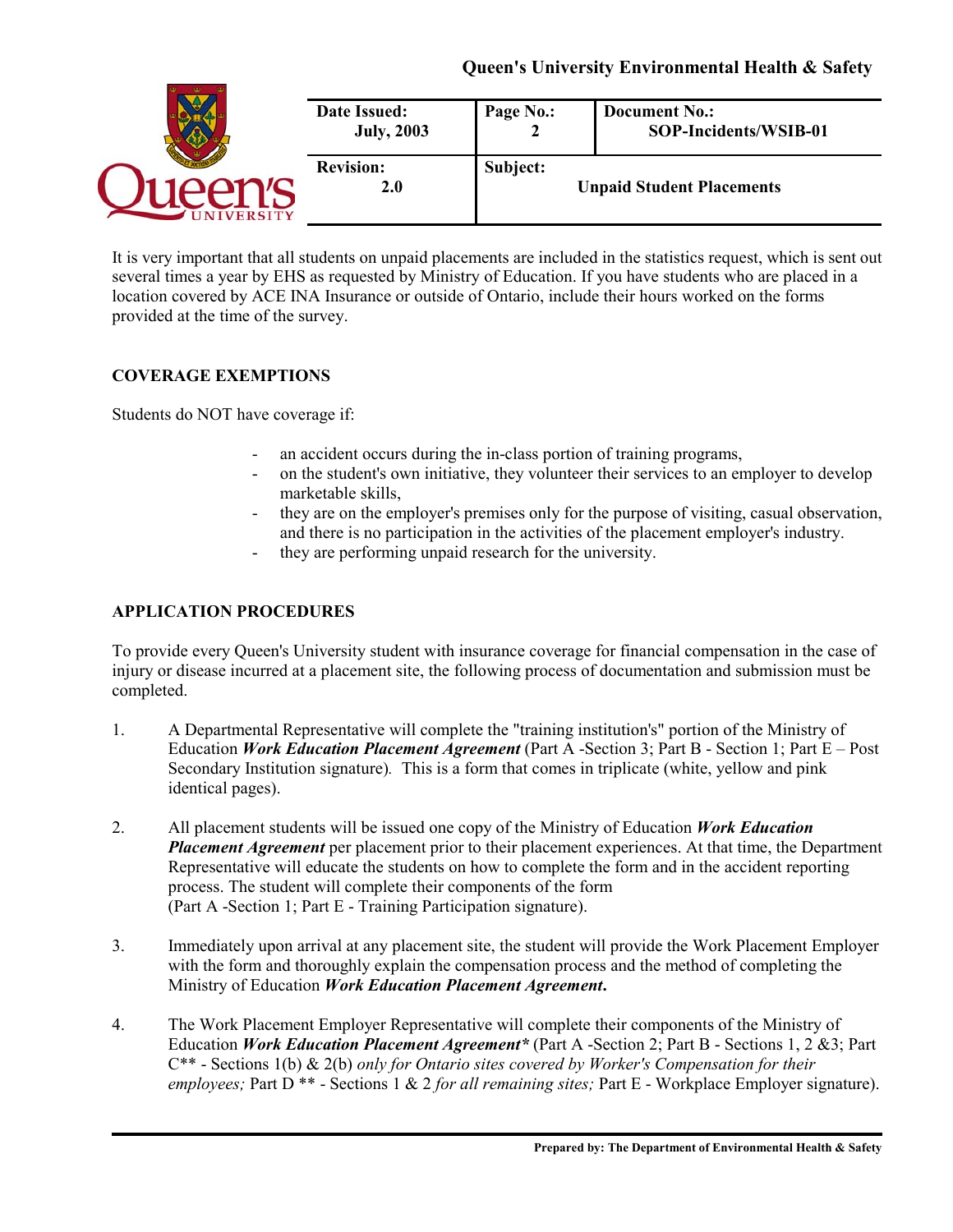# **Queen's University Environmental Health & Safety**

|                 | <b>Date Issued:</b><br><b>July, 2003</b> | Page No.: | <b>Document No.:</b><br>SOP-Incidents/WSIB-01 |
|-----------------|------------------------------------------|-----------|-----------------------------------------------|
| <b>IVERSITY</b> | <b>Revision:</b><br>2.0                  | Subject:  | <b>Unpaid Student Placements</b>              |

- 5. Within 48 hours of arriving at the placement site the student will **return the pink** completed Ministry of Education *Work Education Placement Agreement* to the Departmental Representative, who will make a copy and send the original to EHS.
- 6. The student will provide the work placement site representative with the **yellow** copy of the Ministry of Education *Work/Education Placement Agreement* to be accessed in case of student injury or illness while on placement.
- 7. The student will keep the **white** copy of the form for his or her own records.

**The Department and the student are fully responsible for understanding this process and ensuring that all steps are carried out as delineated and in a timely fashion. Failure to do so will result in a loss of insurance coverage for the student.** 

#### **NOTES:**

- Work placement sites are **not responsible for** carrying worker's compensation coverage for student trainees.
- \*\* If the facility/agency has WSIB coverage for their employees, the WSIB will cover the students and Part C - Sections 1(b) and 2(b) should be completed as outlined in #4 above. If the facility/agency **does not have coverage for their employees through WSIB,** then the Work Placement Representative should complete Part D - Sections 1 and 2.

## **ACCIDENT FILING PROCEDURES**

**If the student is involved in an incident,** which has either (i) caused physical harm, (ii) has the potential to cause a physical impairment, (iii) results in illness or disease or (iv) has the potential to result in illness or disease; then one of the following two processes must be followed immediately:

# *facilities/agencies with WSIB and facilities without WSIB)*

- i) In conjunction with the Work Placement i) In conjunction with the Work Placement
- ii) Contact the Departmental Representative ii) Contact the Departmental Representative within 24 hours of the incident.<br>within 24 hours of the incident.

# **A. For sites with employee worker's B. For sites without employee worker's compensation coverage** *(Ontario* **compensation coverage** *(Out of province*

- Representative, complete the placement site's Representative, complete the placement site's standard "Incident Report Form" (IRF) standard "Incident Report Form" (IRF)
- and send EHS the IRF via Fax (533-3078) and send EHS the IRF via Fax (533-3078)